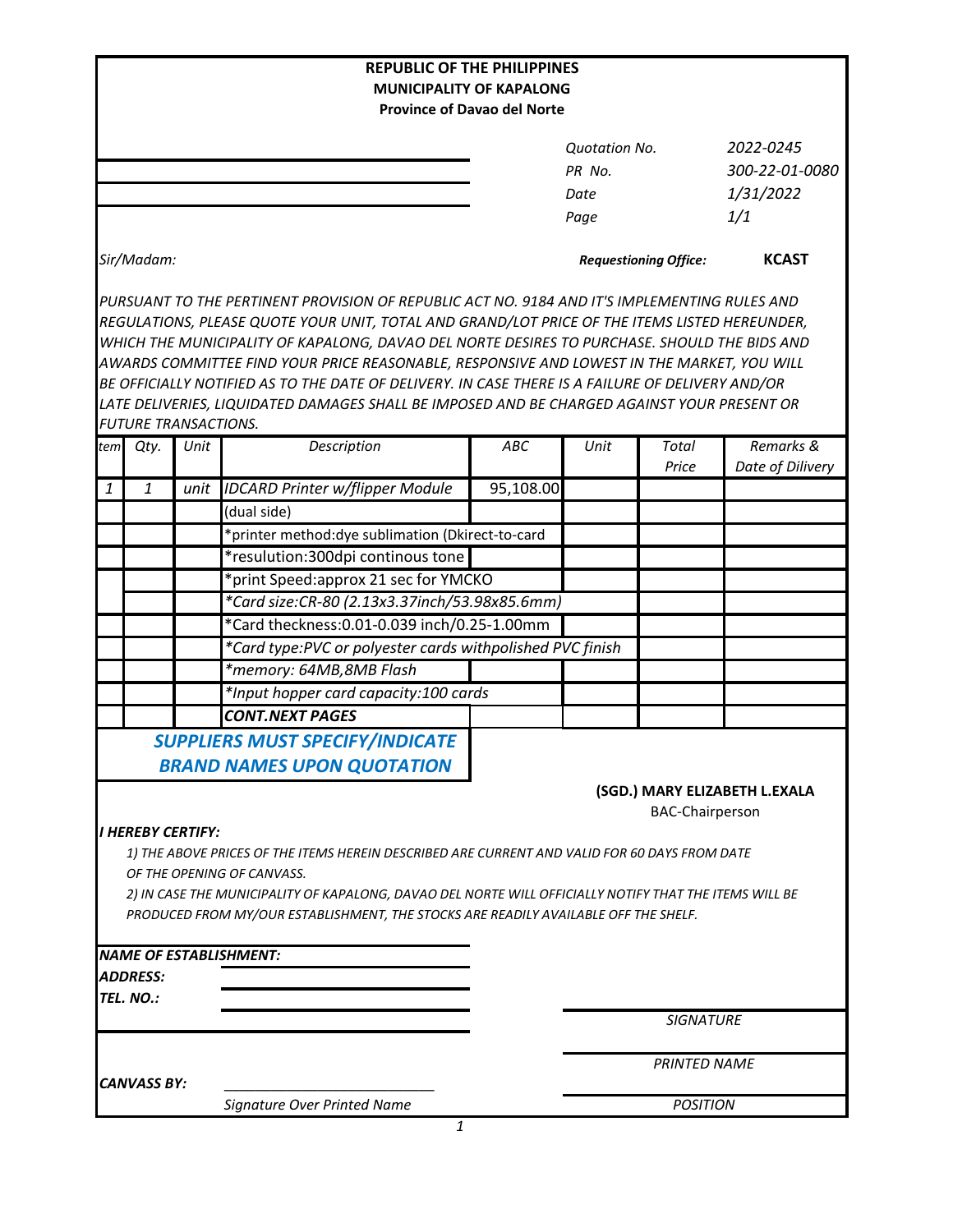|     |                                                                            |      | <b>REPUBLIC OF THE PHILIPPINES</b><br><b>MUNICIPALITY OF KAPALONG</b>                                                                                                                                                                                                                                                                                                                                                                                                                                                                                                                          |                                    |                                        |                              |                                          |
|-----|----------------------------------------------------------------------------|------|------------------------------------------------------------------------------------------------------------------------------------------------------------------------------------------------------------------------------------------------------------------------------------------------------------------------------------------------------------------------------------------------------------------------------------------------------------------------------------------------------------------------------------------------------------------------------------------------|------------------------------------|----------------------------------------|------------------------------|------------------------------------------|
|     |                                                                            |      |                                                                                                                                                                                                                                                                                                                                                                                                                                                                                                                                                                                                | <b>Province of Davao del Norte</b> |                                        |                              |                                          |
|     |                                                                            |      |                                                                                                                                                                                                                                                                                                                                                                                                                                                                                                                                                                                                |                                    | <b>Quotation No.</b><br>PR No.<br>Date |                              | 2022-0245<br>300-22-01-0080<br>1/31/2022 |
|     |                                                                            |      |                                                                                                                                                                                                                                                                                                                                                                                                                                                                                                                                                                                                |                                    | Page                                   |                              | 1/2                                      |
|     | Sir/Madam:                                                                 |      |                                                                                                                                                                                                                                                                                                                                                                                                                                                                                                                                                                                                |                                    |                                        | <b>Requestioning Office:</b> | <b>KCAST</b>                             |
|     |                                                                            |      | PURSUANT TO THE PERTINENT PROVISION OF REPUBLIC ACT NO. 9184 AND IT'S IMPLEMENTING RULES AND<br>REGULATIONS, PLEASE QUOTE YOUR UNIT, TOTAL AND GRAND/LOT PRICE OF THE ITEMS LISTED HEREUNDER,<br>WHICH THE MUNICIPALITY OF KAPALONG, DAVAO DEL NORTE DESIRES TO PURCHASE. SHOULD THE BIDS AND<br>AWARDS COMMITTEE FIND YOUR PRICE REASONABLE, RESPONSIVE AND LOWEST IN THE MARKET, YOU WILL<br>BE OFFICIALLY NOTIFIED AS TO THE DATE OF DELIVERY. IN CASE THERE IS A FAILURE OF DELIVERY AND/OR<br>LATE DELIVERIES, LIQUIDATED DAMAGES SHALL BE IMPOSED AND BE CHARGED AGAINST YOUR PRESENT OR |                                    |                                        |                              |                                          |
|     | <b>FUTURE TRANSACTIONS.</b><br>tem Qty.                                    | Unit | Description                                                                                                                                                                                                                                                                                                                                                                                                                                                                                                                                                                                    | ABC                                | Unit                                   | Total                        | Remarks &                                |
| No. |                                                                            |      |                                                                                                                                                                                                                                                                                                                                                                                                                                                                                                                                                                                                |                                    | Price                                  | Price                        | Date of Delivery                         |
|     |                                                                            |      | *operation system: Win7 and above, macos                                                                                                                                                                                                                                                                                                                                                                                                                                                                                                                                                       |                                    |                                        |                              |                                          |
|     |                                                                            |      | V.10.6 or above                                                                                                                                                                                                                                                                                                                                                                                                                                                                                                                                                                                |                                    |                                        |                              |                                          |
|     |                                                                            |      | *Interface: USB20, Ethement (Optional module)                                                                                                                                                                                                                                                                                                                                                                                                                                                                                                                                                  |                                    |                                        |                              |                                          |
|     |                                                                            |      | *bundle software:card Desiree CS (Windows-base Only)                                                                                                                                                                                                                                                                                                                                                                                                                                                                                                                                           |                                    |                                        |                              |                                          |
|     |                                                                            |      | with Free                                                                                                                                                                                                                                                                                                                                                                                                                                                                                                                                                                                      |                                    |                                        |                              |                                          |
|     |                                                                            |      | * 1 pc pen and Tablet                                                                                                                                                                                                                                                                                                                                                                                                                                                                                                                                                                          |                                    |                                        |                              |                                          |
|     |                                                                            |      |                                                                                                                                                                                                                                                                                                                                                                                                                                                                                                                                                                                                |                                    |                                        |                              |                                          |
|     |                                                                            |      |                                                                                                                                                                                                                                                                                                                                                                                                                                                                                                                                                                                                |                                    |                                        |                              |                                          |
|     |                                                                            |      |                                                                                                                                                                                                                                                                                                                                                                                                                                                                                                                                                                                                |                                    |                                        |                              |                                          |
|     |                                                                            |      |                                                                                                                                                                                                                                                                                                                                                                                                                                                                                                                                                                                                |                                    |                                        |                              |                                          |
|     |                                                                            |      |                                                                                                                                                                                                                                                                                                                                                                                                                                                                                                                                                                                                |                                    |                                        |                              |                                          |
|     |                                                                            |      | TOTAL APPROVED BUDGET CONTRACT                                                                                                                                                                                                                                                                                                                                                                                                                                                                                                                                                                 | 95,108.00                          |                                        |                              |                                          |
|     | <b>SUPPLIER MUST SPECIFY/INDICATE</b><br><b>BRAND NAMES UPON QUOTATION</b> |      |                                                                                                                                                                                                                                                                                                                                                                                                                                                                                                                                                                                                |                                    |                                        |                              |                                          |
|     |                                                                            |      |                                                                                                                                                                                                                                                                                                                                                                                                                                                                                                                                                                                                |                                    |                                        | <b>BAC-Chairperson</b>       | (SGD.) MARY ELIZABITH L.EXALA            |
|     | <i><b>I HEREBY CERTIFY:</b></i>                                            |      | 1) THE ABOVE PRICES OF THE ITEMS HEREIN DESCRIBED ARE CURRENT AND VALID FOR 60 DAYS FROM DATE<br>OF THE OPENING OF CANVASS.<br>2) IN CASE THE MUNICIPALITY OF KAPALONG, DAVAO DEL NORTE WILL OFFICIALLY NOTIFY THAT THE ITEMS WILL BE<br>PRODUCED FROM MY/OUR ESTABLISHMENT, THE STOCKS ARE READILY AVAILABLE OFF THE SHELF.                                                                                                                                                                                                                                                                   |                                    |                                        |                              |                                          |
|     |                                                                            |      | <b>NAME OF ESTABLISHMENT:</b>                                                                                                                                                                                                                                                                                                                                                                                                                                                                                                                                                                  |                                    |                                        |                              |                                          |
|     | <i><b>ADDRESS:</b></i>                                                     |      |                                                                                                                                                                                                                                                                                                                                                                                                                                                                                                                                                                                                |                                    |                                        |                              |                                          |
|     | TEL. NO.:                                                                  |      |                                                                                                                                                                                                                                                                                                                                                                                                                                                                                                                                                                                                |                                    |                                        |                              |                                          |
|     |                                                                            |      |                                                                                                                                                                                                                                                                                                                                                                                                                                                                                                                                                                                                |                                    |                                        | <b>SIGNATURE</b>             |                                          |
|     | <b>CANVASS BY:</b>                                                         |      |                                                                                                                                                                                                                                                                                                                                                                                                                                                                                                                                                                                                |                                    |                                        | <b>PRINTED NAME</b>          |                                          |
|     |                                                                            |      | Signature Over Printed Name                                                                                                                                                                                                                                                                                                                                                                                                                                                                                                                                                                    |                                    |                                        | <b>POSITION</b>              |                                          |
|     |                                                                            |      | 2                                                                                                                                                                                                                                                                                                                                                                                                                                                                                                                                                                                              |                                    |                                        |                              |                                          |